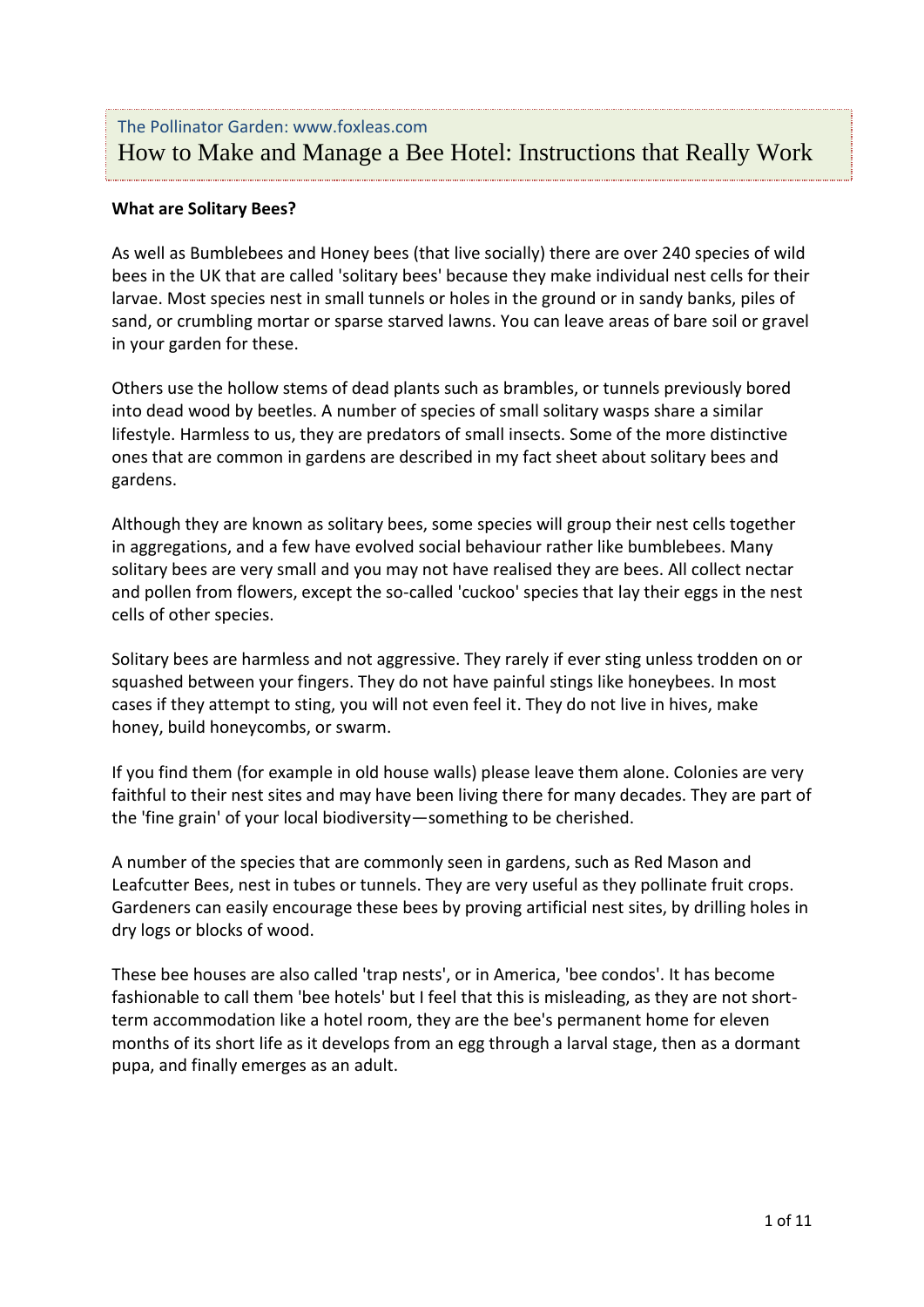# **Buying Bee Houses ('Bee Hotels')**

Bee houses only provide nesting sites for a small number of bee species, but it is interesting and educational to watch bees using them.

In the light of public concern about sudden bee declines as reported in the media, (a story in fact originating from honey bee declines in North America), many horticultural suppliers have jumped on to a lucrative bandwagon and a number of commercially-made wooden bee houses are now available. Most of them are expensive, and sadly many of them are inadequate for a number of possible reasons:

- they offer insufficient protection from wet weather
- the holes are too large, because they are made abroad to cater for species that do not live in the UK
- tubes have splinters inside
- tubes have no solid back wall and are simply open-ended wind tunnels
- they contain glass or plastic tubes which cause condensation and fungus moulds

The manufacturers do not provide proper instructions about long-term management, nor do they mention that Red Mason Bees and Leafcutter Bees (which are the species they aim to attract) are not found in some parts of Britain and Ireland. So beware wasting your money! The only commercially-made bee houses that I would suggest trying out are those from [Nurturing Nature.](http://nurturing-nature.co.uk/wild-bee-nesting-box/) Alternatively follow my instructions below and make your own inexpensive bee houses.

# **Bee Houses Must be Managed!**

Once you have made a bee house, for the sake of the bees using it, you should not simply site your bee house and forget it. You may end up with unoccupied cells, winter mortality of larvae due to fungus moulds, and the spread of parasites.

Ideally you need a system where you can:

- Identify at the end of the summer any cells that remain in a walled-up condition from the previous year because no young bees emerged. The contents of these cells will be dead and should be removed and destroyed.
- Identify any cells which have been taken over by the fly *Cacoxenus indigator*, whose larvae eat the pollen store and bee larvae. The contents of these cells should be removed and destroyed before the adult flies emerge.
- Replace drilled blocks with brand new ones every two years. This is done in the summer, after the young bees have emerged. It will help to prevent the build-up of fungus moulds, mites and other pests and parasites.

Later in this article I explain how to carry out these management tasks.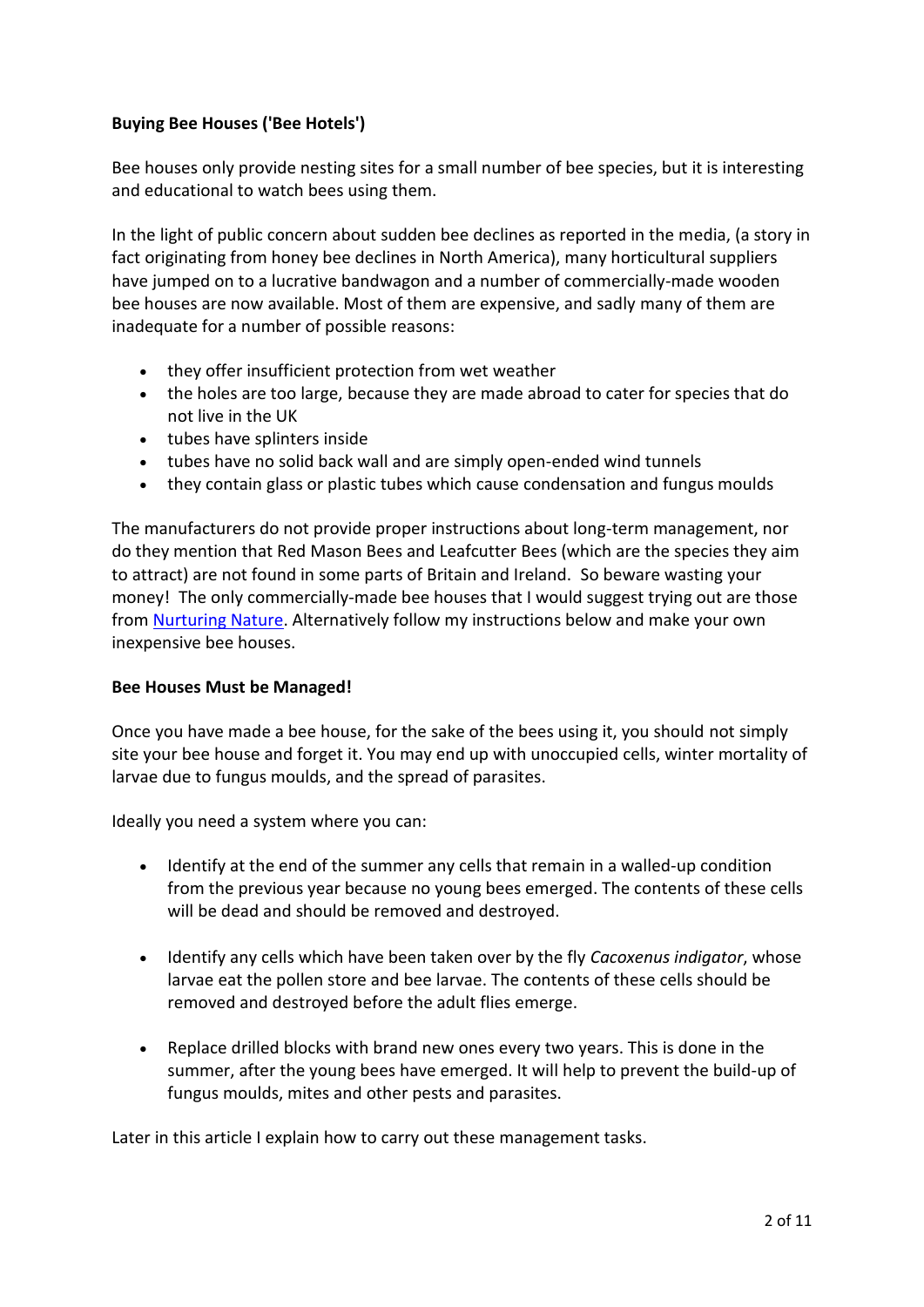# **Instructions for a Simple DIY Bee House**

The beauty of home-made bee houses is that you can use re-cycled or waste wood and logs and make them fairly cheaply. All you need is a wooden box, open on one side, with a sloping roof to deflect rain. Fix it to a sunny fence or wall. Fill it with blocks of wood or small logs into which you have drilled small holes. A variety of solitary bees will use these tunnels as nest sites. The box should be a minimum of 20cm (8ins) deep, and needs an overhang at the top to keep rain off. You may already have a wooden box or a drawer from an old wooden chest of drawers that you can adapt for this purpose. If not, you can make one. The one in the picture is 20cm deep, 30cm (12ins) high at the front and 30cm wide, made out of untreated European spruce. I have given it a sloping, slightly overhanging roof to deflect rain.



I have not put a back on the example in photograph, because if you intend to fix the box against a wall or solid fence, you don't need to put a back on it. If the bee house is to be free standing, fixed to a pole, you must give it a solid back, to give protection from rain and wind. You can treat the exterior of the completed bee house with a water-based varnish or fence paint if you wish. Do not use solvent-based wood treatment products as these have a strong odour which could deter bees.

# **Dimensions**

The dimensions do not have to be exact and you can make a larger bee house if you want. It is also possible to make a very large, free standing one, and pile up drilled logs and timber into it. (See photograph at foot of this page), however there is a debate as to whether this is a good idea, as Mason Bees in the wild would never live in such large numbers in close proximity to each other, and these large concentrations of tubes could be inviting invasions by parasites and diseases if not carefully managed. It is harder to manage such large bee houses in the way that I explain later in this article. I currently believe it is better to make smaller bee houses and spread them around the garden in different locations.

# **What Wood to use?**

For the structure of the house you can use any timber that you have to hand, so long as it has not been recently treated with a solvent-based wood preservative. If you don't have any timber around that you can re-cycle, builder's merchants often have off-cuts of wood available cheaply. Composite materials such as hardboard, chipboard or particleboard are not suitable because they will disintegrate in the rain.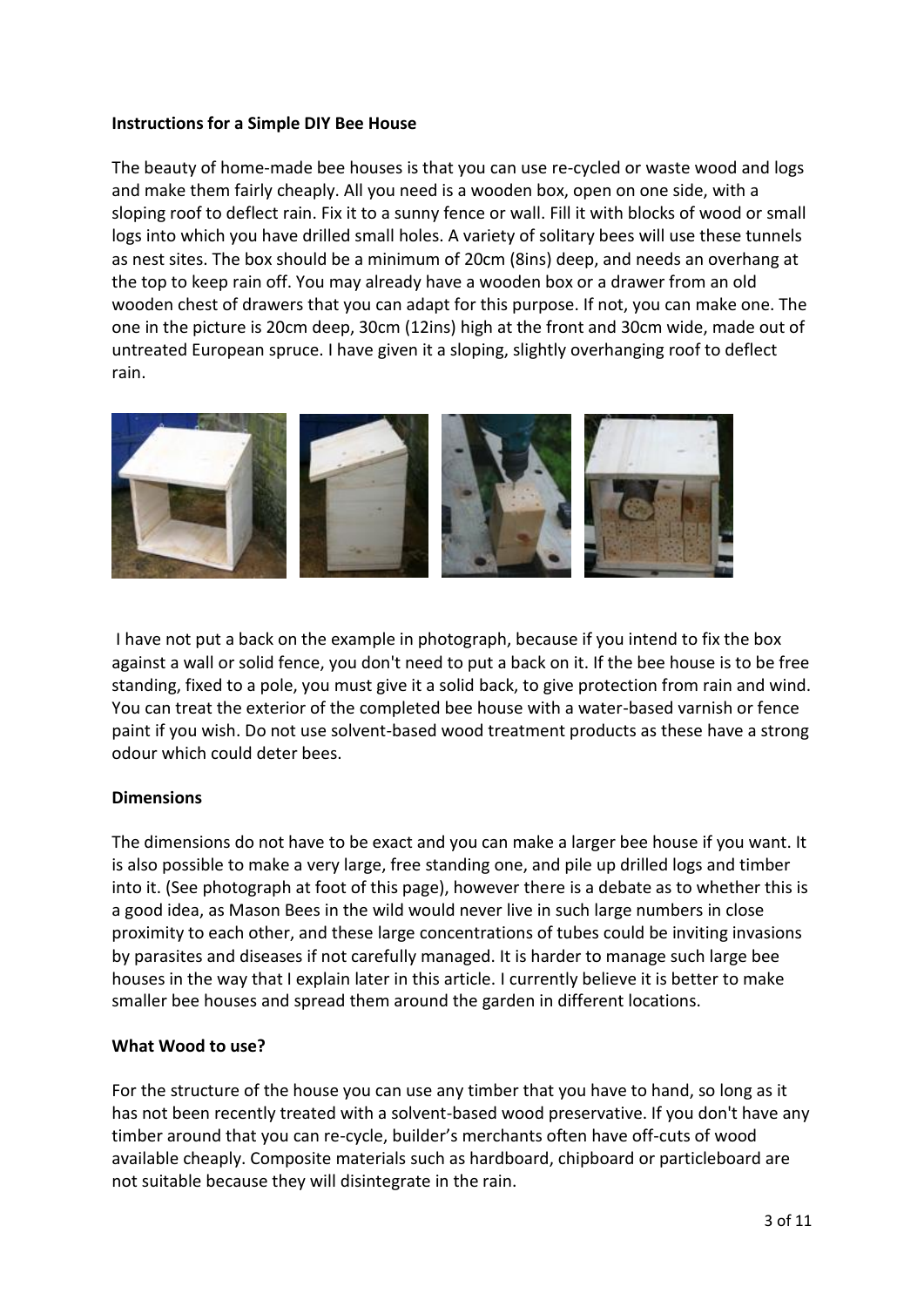# **Drilling the Tunnels**

Inside the shell of the bee house you stack dry logs or sections of untreated timber, up to about 18cm (7ins) in length. If you choose logs make sure that they are not cracked or split making it easier for pests or fungus spores to spread. I find that logs tend to split so frequently that it is safer to use blocks of untreated building timber. (Do not use fencing timbers as these are normally treated with chemicals). Cut long timbers into short blocks. Drill a selection of holes into them of varying diameters **between 2mm and 10mm**, but no bigger. The depth of the holes that you make depends ultimately on the length of your drill bits. Most drill bits are fairly short anyway. If you do have longer drill bits, you can make the holes deeper, and the bees will still use them. Do not make a hole all the way through to the opposite side, bees prefer a closed end tunnel.

The open ends of these holes should face outwards, and must be **smooth, and free of splinters,** as should the entire length of the tunnel/cavity. This is very important. If necessary use a countersinking drill bit, or sandpaper, to clean and smooth the entrance to each hole, as the bees will not enter holes with rough splintered wood around them, as this can easily damage their wings. Carefully clean away any sawdust, as this will also put them off.

# **Siting your Bee House**

The bee house must be positioned in **full sun**, facing south east or south, at least a metre off the ground, with no vegetation in front of it obscuring the entrances to the tunnels. Again this is very important. Solitary bees are cold-blooded and rely on the sun's heat to warm them up in the morning, hence the need for a sunny site. Unlike bumblebees, they have no furry coats to keep themselves warm! If you site your bee house in the shade or hidden behind vegetation it is unlikely to be used. A bee house must be **firmly fixed**, so that it does not swing or sway in the wind, so you should not hang it from a branch.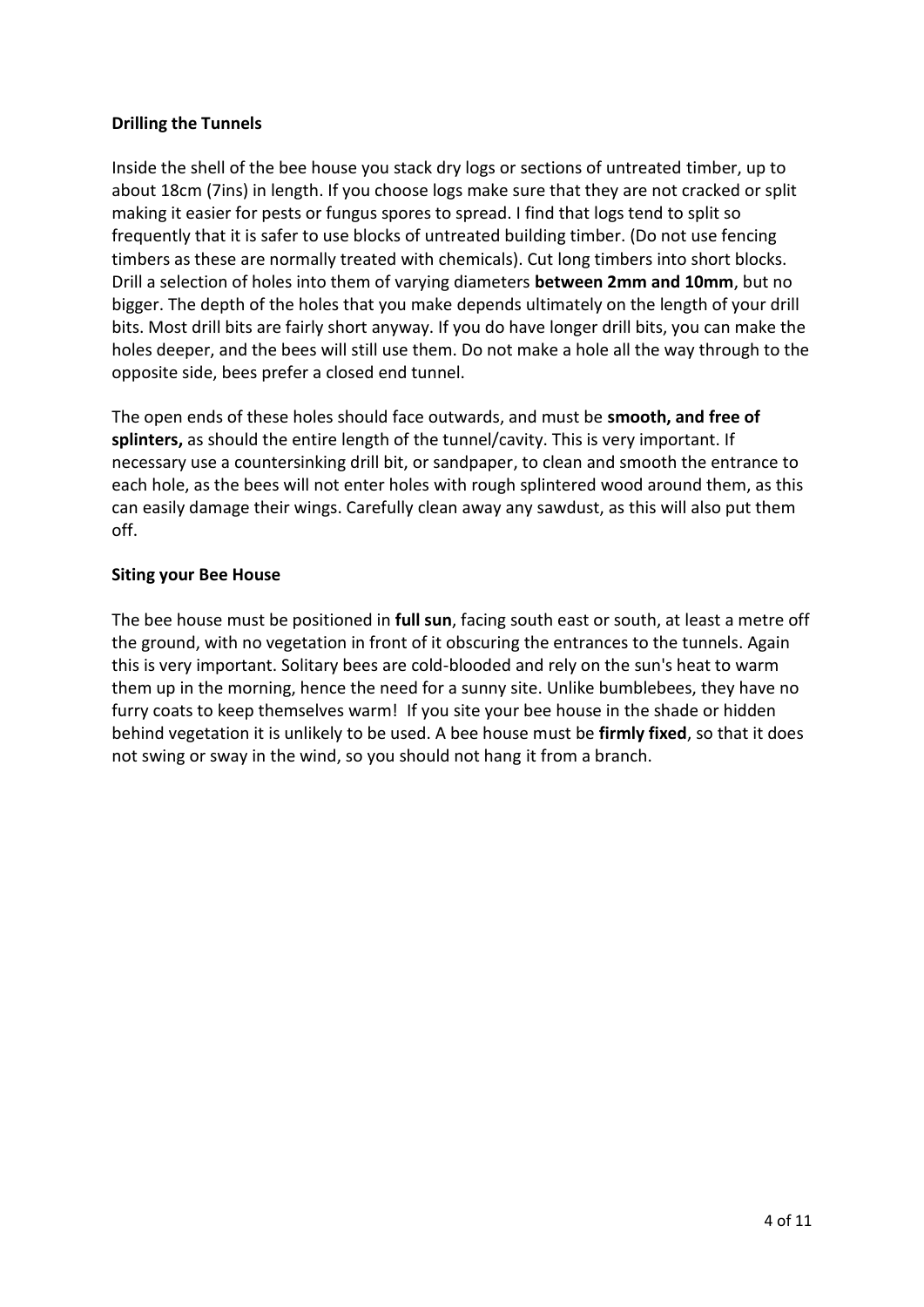#### **Which Bees Will Live in Bee Hotels?**



The range of species that may occupy your bee house depends where you live, with SE England having the greater diversity. Further north, and in Scotland and Ireland, the bee fauna is not so rich, and some of the species described here are not yet recorded in your areas. You can view distribution maps at the BWARS website and in Falk and Lewington's field guide (see details below). North America has different species from the same genera.

#### **Tunnel Diameters for Solitary Bees**

Different species of **Mason Bees** (*e.g. Osmia bicornis*, *Osmia leaiana,* or the Blue Mason Bee*, Osmia caerulescens*) occupy different diameters of tunnels. They will construct a series of 'cells' in each tunnel. They collect and deposit pollen inside a cell, from nearby flowers, lay an egg, and wall it up. (See image of walledup tubes below right). Red Mason Bees do this with mud, collected from the ground nearby where they usually create a 'quarry' (See left). In dry weather you should make a small mud patch for them, and water it occasionally if the weather stays dry. The smaller species of Mason Bees, *O. leaiana* and *O. caerulescens* use masticated plant matter to wall up each nest cell. Later in the summer, **Leafcutter Bees** (e.g. *Megachile centuncularis*, and *M. willughbiella*) may also use the tunnels, lining their cells with circles of leaf that they cut from wild rose bushes. In the picture on the left a Leafcutter Bee has walled up the cell at the top and a Red Mason Bee has walled up the cell below with mud. When you drill holes in logs or posts, make sure you include **plenty of holes of smaller diameters** (down to 2mm). If you wish you can drill these in separate pieces of wood or have completely separate bee houses for them. You may attract other small solitary bee species to use them, including *Chelostema florisomne* and *Heriades truncorum.*

The smallest holes will attract the **Harebell Bee**  (*Chelostema campanularum*) during June and July, so long as their forage plant *Campanula* is growing nearby. In the wild this species uses holes in dead wood vacated by the Furniture Beetle ('woodworm'). Using the smallest drill bit I could get I drilled the hole shown in the image on the left. It is being examined by a Harebell Bee (much enlarged).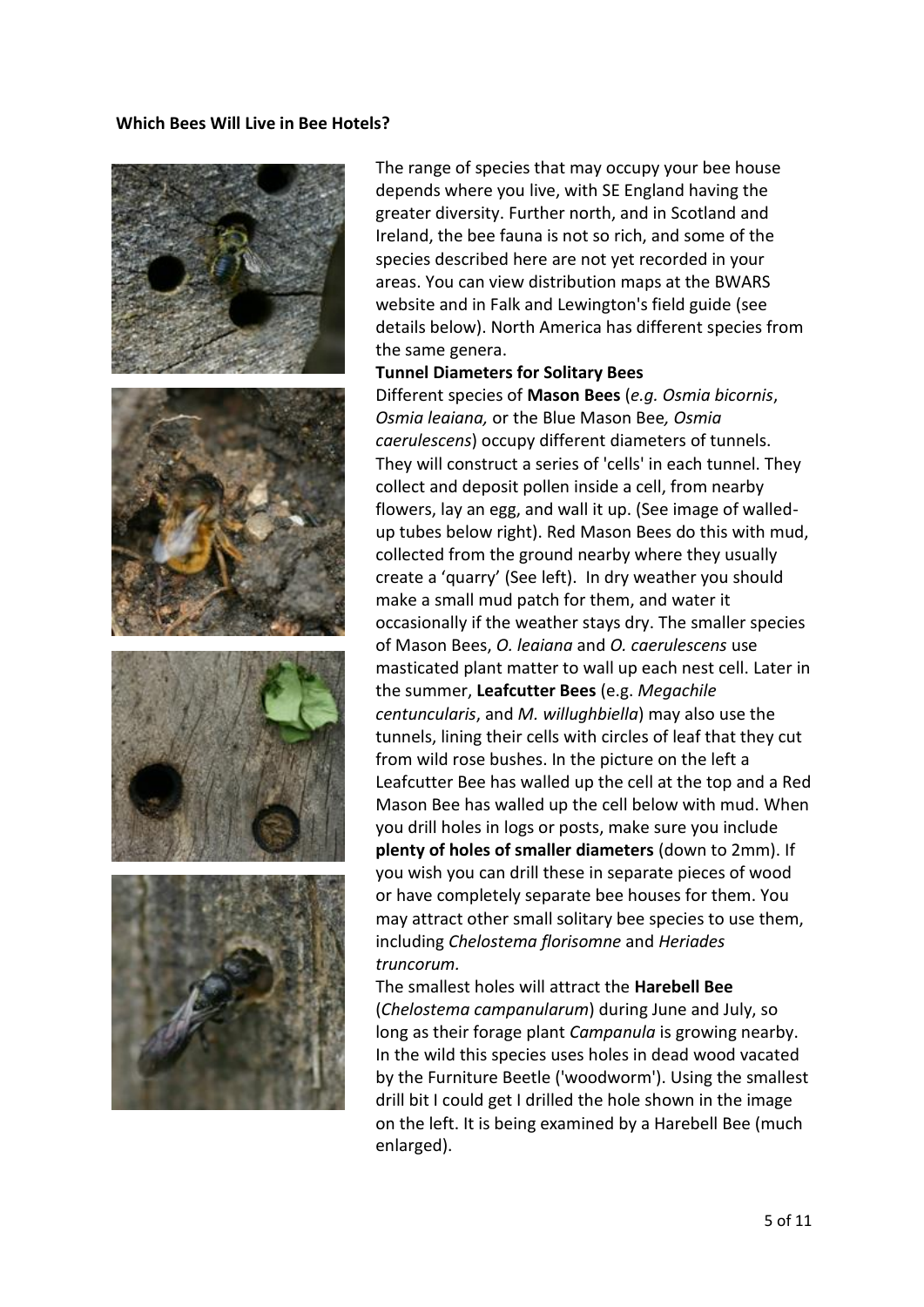# **Cardboard tubes for Solitary Bees**

You can also place commercial cardboard bee tubes in your bee house, as illustrated on the right. These cardboard tubes are very popular with Red Mason Bees, but do not suit the smaller species. They are marketed by a few on-line supplier. Check before you buy that the tubes are sealed at one end. Unfortunately these cardboard tubes are not waterproof and very soon disintegrate if they get wet. They are best taken into a shed during autumn to protect from rain. You will need to replace them regularly because Mason bees prefer to nest in new, clean tunnels.

# **How to Make a Bee Post or Bee Block**

An even simpler alternative is to make a bee post – drill a variety of holes up to 10mm in diameter into the side of a thick piece of untreated timber, and fix to a sunny wall or fence. (See photograph). This must have a small sloping roof put on it, and Again these posts are best taken under cover in autumn.

When you drill the holes smooth down the entrances to them thoroughly so there are no sharp splinters, as these will put the bees off. New fence posts from garden centres are unsuitable because they have been treated with chemicals, but lengths of very old fence posts or old roof joists, such as you often find on skips, are ideal.





Again this **should be kept in a dry, cool place in winter** and brought out in March. If left outside to endure winter rains these small posts can soon get saturated, even with a roof, and this can mean high mortality for the bee larvae as they succumb to fungus moulds. I suggest replacing the post (or bee block) with a new one every two years, to reduce the risk of parasites and disease.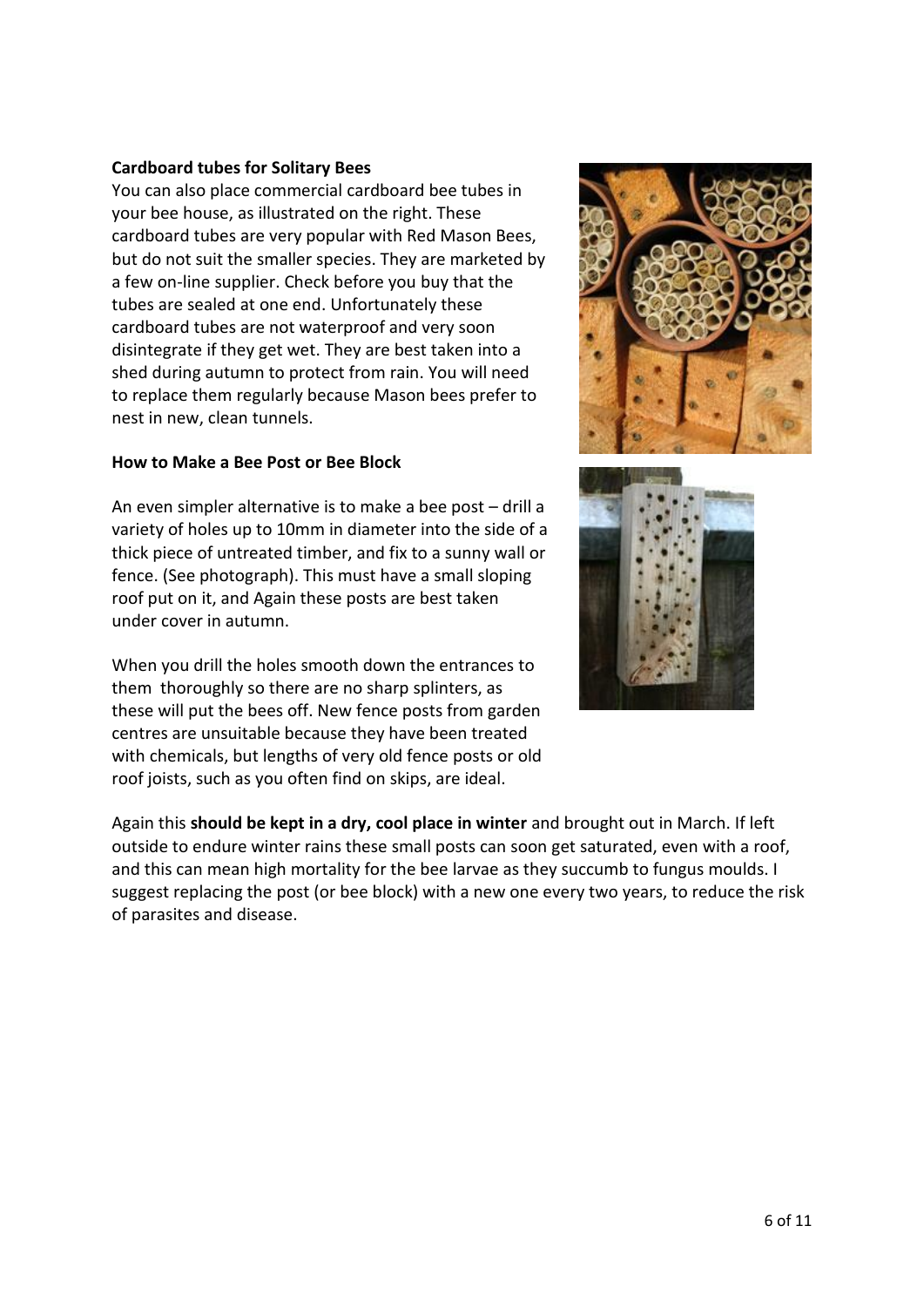# **Bamboo Tubes for Bees**



Bundles of bamboo canes, sawn into lengths about 20cm (8ins) long just below a joint and laid horizontally may also be occupied by solitary bees, so long as they are not blocked with dried pith or solid nodes. If any of your bamboo lengths are blocked you will have to drill through them to make them suitable for nesting bees. The diameter of the holes should not exceed 10mm.

# **Air Bricks for Bees**

These are on occasions used by Red Mason Bees if there is nothing else more suitable available, however the holes in the air bricks are normally square and larger than required by the bees, so they are not optimal.

#### **Bundles of Dead Stems for Bees**

Bundles of dried stems of various herbaceous garden plants, especially raspberries, brambles, teasels, and elder will be occupied by other species. These should be placed in an upright position in your bee house. Many species of bees nest in dead stems and will not use drilled holes. Rolls of dried reeds (sold as portable screens in garden centres) can also be cut up and placed in your bee house will be used by very small species of solitary bees. The cuts must be clean, without splinters, and the individual reeds should not be crushed or split as the bees cannot use these. The bundles of stems must be kept **completely dry** at all times, under some sort of shelter—they will soon rot if exposed to rain. If you make a larger bee house you will have scope to include all of these nesting opportunities. Replace the stems every year or two. See advice below about how to periodically replace logs, blocks or dry stems with new ones.

Bee activity will cease by mid-September at the latest; Mason Bees earlier. Inside the tubes and tunnels, each cell will have been provisioned with a mixture of pollen and nectar by the mother bee and a tiny egg may have been laid. The egg soon hatches and the larva develops rapidly by eating the nutritious mixture of pollen and nectar. The larvae then pupate. *Osmia* will spend the next 11 months or so in a dormant state as pupae, inside a cocoon, until they are ready to emerge as adult bees the following spring or summer. Some other solitary species such as *Anthophora* spend most of this period as fully-formed but dormant adults.

Some species of small solitary wasps may also take up residence. These furnish their cells with paralysed live prey instead of pollen, otherwise have a similar life cycle to solitary bees and are closely related to bees. Note these solitary wasps do not sting people!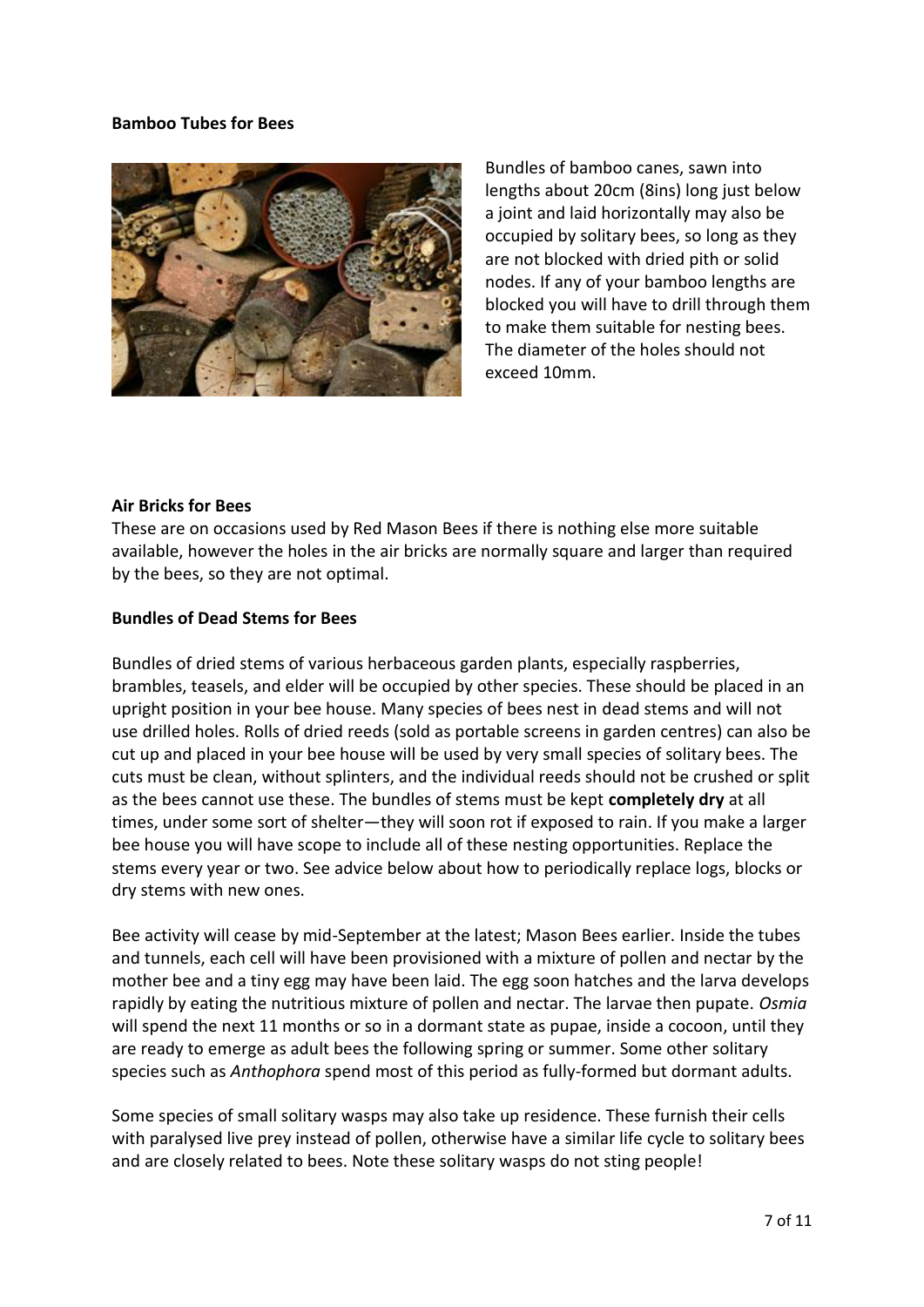# **Protecting Bee Houses from Winter Wet**

You can remove the occupied logs and tubes and keep them in a cold dry place during the winter, to protect them from winter wet, replacing them in the bee house in March. An unheated shed, porch, or carport will do. This is very important – winter wet, not cold, is their enemy. Do not store in a warm place – they need to be cold but **protected from persistent heavy rain** during the winter.

Persistent wind-blown rain can dissolve the mud walls of the cells, and cause both wooden blocks and cardboard bee tubes to rot, and the young bee pupae will succumb to fungus diseases. If your bee house has a good overhanging roof and is completely rainproof you can leave the tubes there during autumn and winter. From April onwards, young bees that have over-wintered in a dormant state inside the tunnels will emerge, and start the cycle over again.

I'm afraid that many of the elaborate 'insect habitat hotels' illustrated in gardening programmes on TV, in magazines and at gardening shows are ornamental rather than functional, designed to appeal to human aesthetics more than being actually beneficial to solitary bees. Unless they incorporate serious shelter from winter wet including a robust roof, the wood will become saturated and the structure will not be suitable for overwintering insects such as solitary bees.

# **Beware Birds!**

If you notice Woodpeckers or other birds attacking the tunnels looking for bee larvae, fix a piece of chicken wire across the front of the bee house. This does not seem to deter the bees.

# **Annual Management of Bee Houses**

The following techniques will help you maintain a healthy population and may help to prevent the build-up of parasites such as the *Cacoxenus* fly.

# **Dealing with Cacoxenus indigator**

This is a very small fly with red eyes that you may see around your Red Mason Bee tunnels. It is a [cleptoparasite.](https://en.wikipedia.org/wiki/Kleptoparasitism) The larvae of these flies eat the pollen store and the young bee larva in the Red Mason Bee's cells. The fly larvae then bite small holes in the mud walls of the cells, before pupating. They remain as pupae throughout the winter and the adult flies emerge in spring, using the small holes in the mud walls to escape. They are the most important biological factor in the reduction of Red Mason Bee populations. In late summer or autumn you should examine all the tubes that have been walled-up with mud during the summer and identify any in which there is now a small hole. These have been taken over by the fly, and these tubes or tunnels should be cleaned out and the contents destroyed. Note that this fly only affects Red Mason Bees.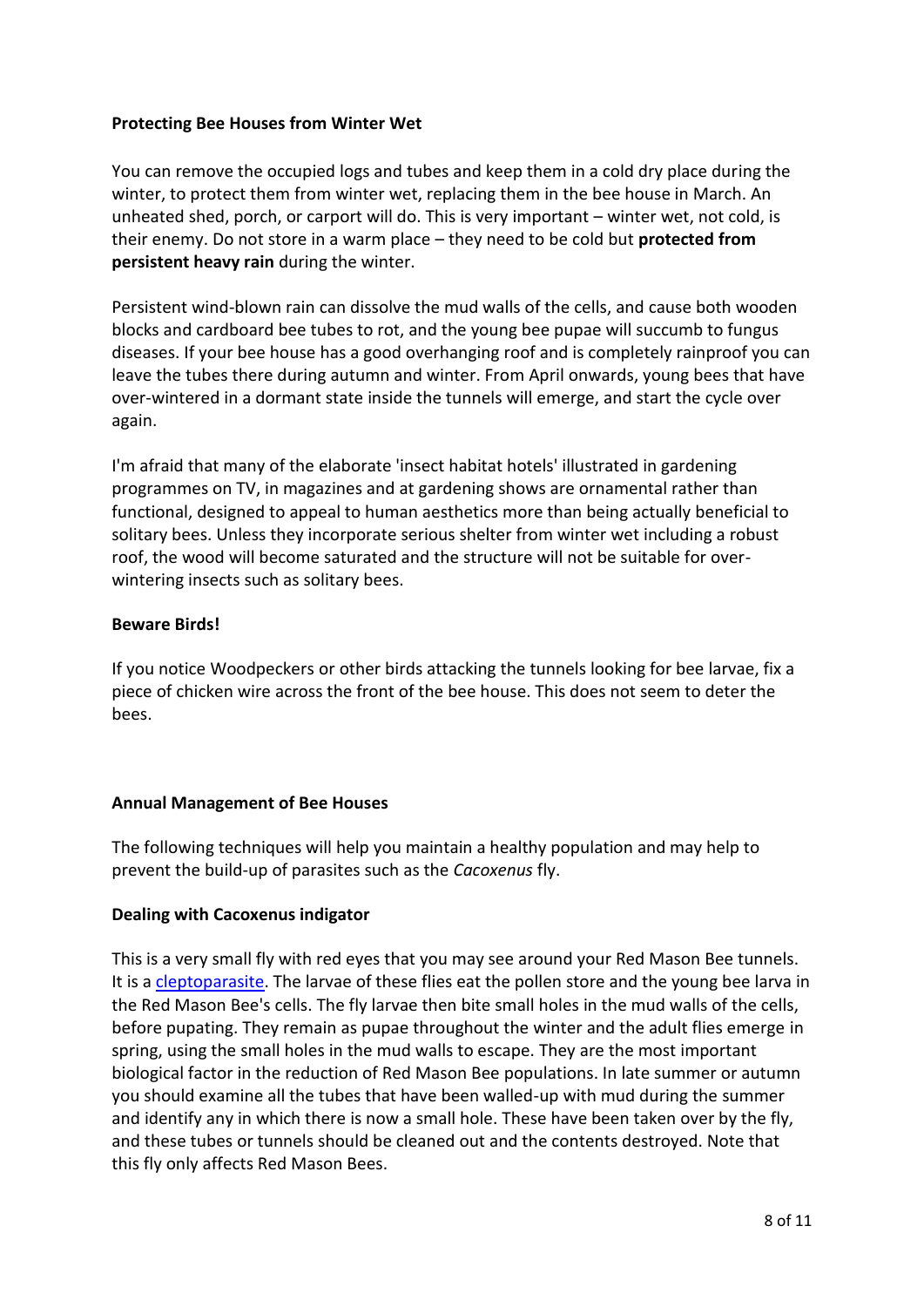# **How to Identify Tunnels in which the Bee Larvae Have Died**

If dampness gets into a cell the pollen store can go mouldy or the bee larva or pupa itself can succumb to fungus diseases. Also bee larvae can be killed by the *Monodontomerus* wasp, or by invasions of pollen mites that eat the pollen store so that the bee larva starves. During winter, after removing the contents of any tunnels that have fallen prey to the *Cacoxenus* fly, mark all sealed tunnels with a coloured marker pen. This will not harm the emerging bees next season as they do not ingest any of the mud wall of each cell, they simply break it up to get out. At the end of next season (i.e. next September or October), any tunnels that still have the coloured mark represent those from the previous year in which the bee larvae died and did not emerge. These should be cleaned out, or in the case of bamboo or cardboard tubes, removed and destroyed.

# **How to Replace Bee Blocks, Logs and Dry Stems with New Ones**

You should replace blocks every two years with brand new ones. The tricky bit is to ensure that the old blocks have been completely vacated and that young females do not start to reoccupy them with new nest cells. Proceed as follows:

Get new tubes, drilled blocks or drilled logs prepared and ready before the emergence season. Get a bucket made of thick black plastic, and cut a triangular notch in the lip. You can also use any other large opaque plastic container, or an old wooden box for this purpose. Cardboard boxes can also be used but as they are not waterproof they have to be protected from rain in some way. Move the occupied tubes or blocks from your bee house just before the first adults are due to emerge, and place them on dry ground beneath the inverted bucket or box, near your bee house. When the bees emerge from the tubes they will fly towards the light and leave the upturned bucket or box through the small gap where you cut the notch. Place the new tubes or blocks in your bee house and the young bees will occupy those. Keep the old tubes and blocks under the bucket or box through the summer until the Leafcutter bees have emerged. They tend to emerge up to two months later than Mason bees. Inspect under the bucket or box occasionally to make sure that ants, earwigs, or slugs are not becoming a problem. After any Leafcutter bees have emerged from the old blocks or tubes, take them away and destroy them.

# **Solitary Bee Houses are not Bumblebee Nest Boxes**

Only tube-nesting solitary bees will use the kind of bee house I describe here. The needs of bumblebees are very different—their nests consist of communal wax combs, which they construct mostly in holes underground, in long tussocky grasses, bird boxes, under eaves or compost bins. Bumblebee boxes are available from many wildlife gardening outlets, and some are hugely expensive—*yet bumblebees rarely take to them*. Beware wasting your money! Better to encourage the kind of flowery habitat, not over-manicured, that bumblebees like, and let them find their own nest sites. The website of the Bumblebee Conservation Trust has good advice about [bumblebee nests,](http://bumblebeeconservation.org/about-bees/habitats/bumblebee-nests) and how you can make inexpensive nest sites yourself. There is more information about Bumblebees and a downloadable plant list on my [Bumblebees and gardens](http://www.foxleas.com/bumblebees-and-gardens.asp) page.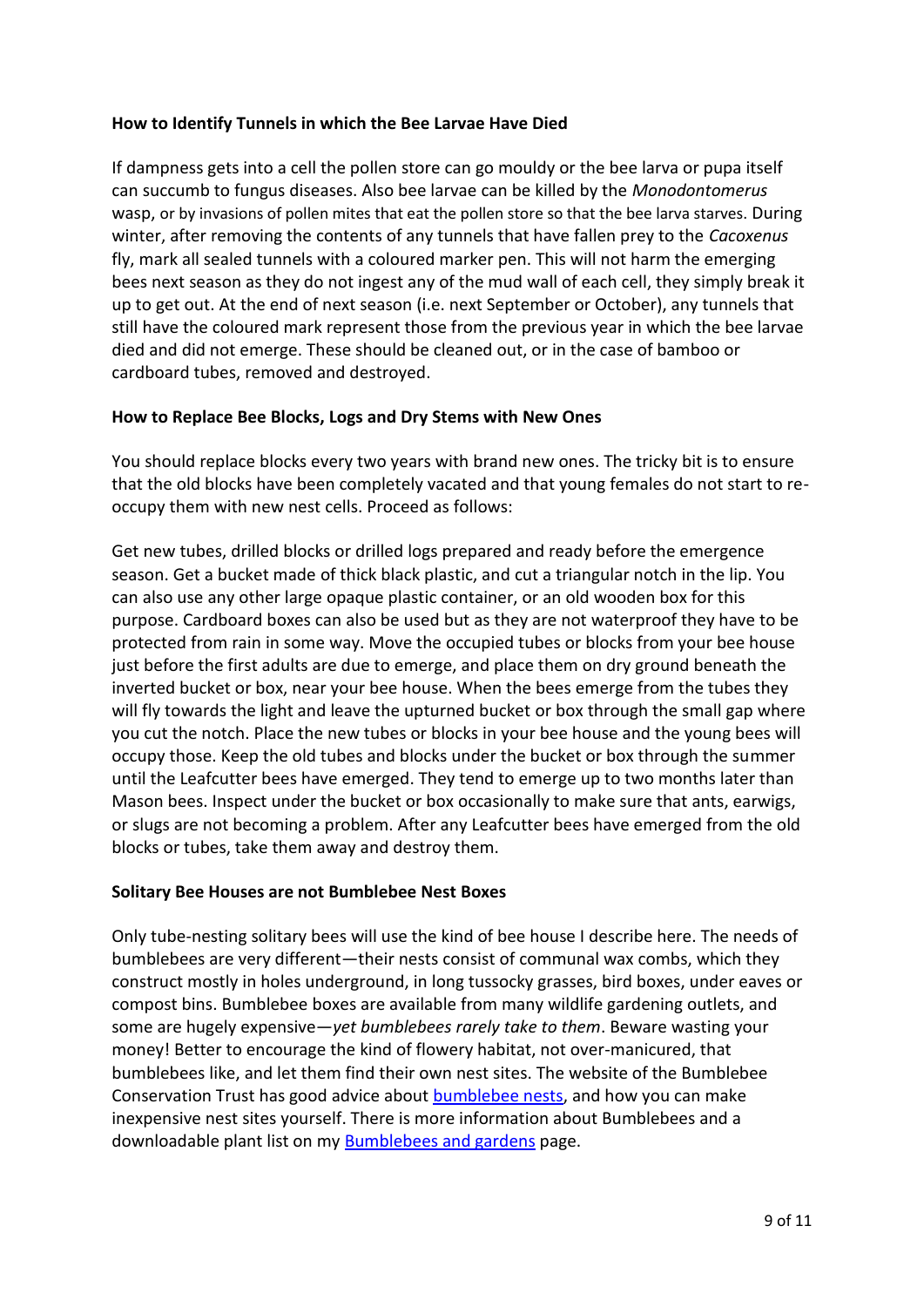#### **Making a Larger Bee House**



It is easy to make a larger house for solitary bees. I first saw one like this in Switzerland in the early 1980s. Since then I have seen them on several occasions in Germany and Switzerland. The one on the left is about 5ft (1.5m) high. I made it out of recycled wood with part of a disused fence panel at the back. It has an overhanging tile roof to deflect rain.

# **Are larger bee houses a good idea?**

I think it is fair to say that the jury is out on this question. Bear in mind that these houses need to be managed and the blocks, drilled logs or tubes have to be inspected and replaced in the way I suggest above. I have seen large bee houses that simply contain hundreds of cells for Red Mason Bees, which is an unnaturally large concentration. This must surely be difficult to manage, as the large concentration of bees of one species is a target for parasites and disease, and there

also needs to be a sufficient amount of forage flowers growing close by. The resources must be available in terms of time and effort needed to sustain and manage a large bee house on an annual basis. Otherwise you could be doing your local solitary bee population a disservice.

# **Mining Bees**

Most species of solitary bees are in fact Mining Bees, and do not use the tube nests described above. They build their nest cells in open sandy soil, banks or short grass. Unfortunately gardeners tend to overlook them. Current gardening advice that encourages you to dig soil, or to mulch it, or to grow ground-cover plants, means that there is often little habitat for Mining Bees in gardens.

On the continent some wildlife-friendly gardeners build special **bee walls** of soft mortar for Mining bees. I have had no success with this so far, but I urge you to experiment. In any case to help Mining Bees you should keep some patches of sunny ground in your garden clear of vegetation and clear of mulch. Light sandy soil is ideal. Stacks of upturned turfs, left to rot down in a sunny place are sometimes colonised by mining bees, so long as you clip the grass on the side facing the sun. You can also try creating mounds or slopes of sand or sandy soil in a sunny place specifically for Mining Bees. You will need to hand-weed the patches occasionally to keep them clear of vegetation. Mining bees remain difficult to attract in artificial areas specially made for them, and we still have a lot to learn about how to achieve this successfully.